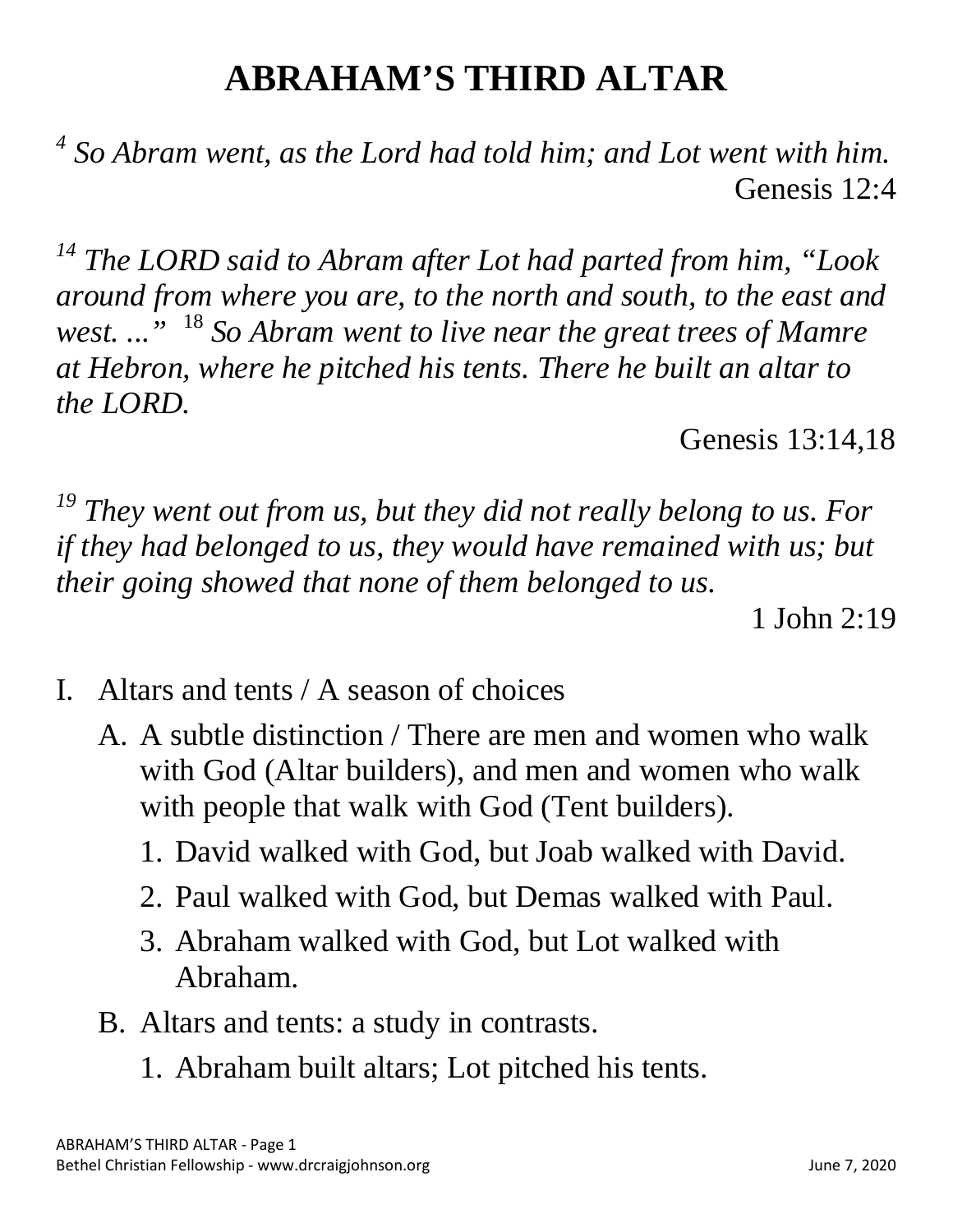- 2. Abraham had his own altars; Lot borrowed Abraham's altars and never built his own.
- 3. Lot was more concerned about tents than altars.
- 4. There are deficiencies in tents not found in altars.
- 5. Tents are temporary, made of fragile materials that can be easily destroyed; Altars are stable and permanent.
- 6. Tents have to be supported by ropes, poles, and stakes- all destroyable by fire or circumstance. They have to be held up. An altar is permanent, and will hold you up.
- 7. A tent is where man lives; an altar is where God lives.
- 8. Lot gravitated toward Sodom, because there were no altars in his life.
- C. Abraham's first altar of wow promise (Genesis 12:5-7) was built in Shechem, in the midst of enemies in between Mount Ebal (barrenness) and Mount Gerazim (fruitfulness) where all idols were buried. (Genesis 35:4)

[Gen 12:5-7 NIV] *<sup>5</sup> He took his wife Sarai, his nephew Lot, all the possessions they had accumulated and the people they had acquired in Harran, and they set out for the land of Canaan, and they arrived there. <sup>6</sup> Abram traveled through the land as far as the site of the great tree of Moreh at Shechem. At that time the Canaanites were in the land. <sup>7</sup> The LORD appeared to Abram and said, "To your offspring I will give this land." So he built an altar there to the LORD, who had appeared to him.*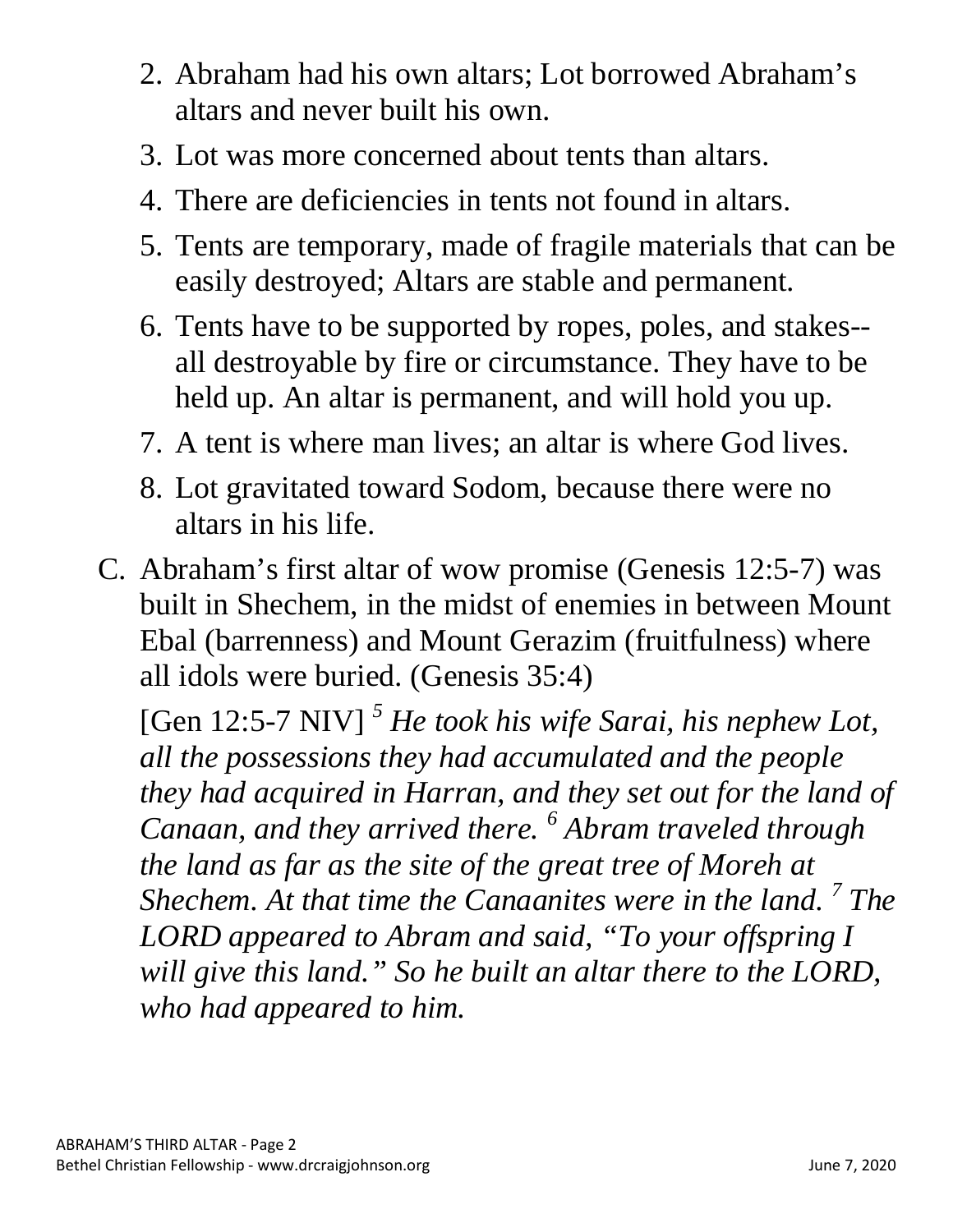[Gen 35:4 NIV] *<sup>4</sup> So they gave Jacob all the foreign gods they had and the rings in their ears, and Jacob buried them under the oak at Shechem.*

D. Abraham's second altar of deeper intimacy (Genesis 12:8) was built between Bethel (House of God) and Ai (ruins)

*<sup>8</sup> From there he went on toward the hills east of Bethel and pitched his tent, with Bethel on the west and Ai on the east. There he built an altar to the LORD and called on the name of the LORD.*

E. Abraham returned to his second altar (Genesis 13:3-4) after having been deepened with profound life experiences.

*<sup>3</sup> From the Negev he went from place to place until he came*  to Bethel, to the place between Bethel and Ai where his tent *had been earlier <sup>4</sup> and where he had first built an altar. There Abram called on the name of the LORD.*

- 1. A season of great disappointment
- 2. A season of expanded knowledge
- 3. A season of grievous sin
- F. Abraham's third altar in Hebron / The altar of possession and fulfillment (Genesis 13:14-18)

*<sup>14</sup> The LORD said to Abram after Lot had parted from him, "Look around from where you are, to the north and south, to the east and west. <sup>15</sup> All the land that you see I will give to you and your offspring forever. <sup>16</sup> I will make your offspring like the dust of the earth, so that if anyone could count the dust, then your offspring could be counted. <sup>17</sup> Go, walk through the length and breadth of the land, for I am giving*